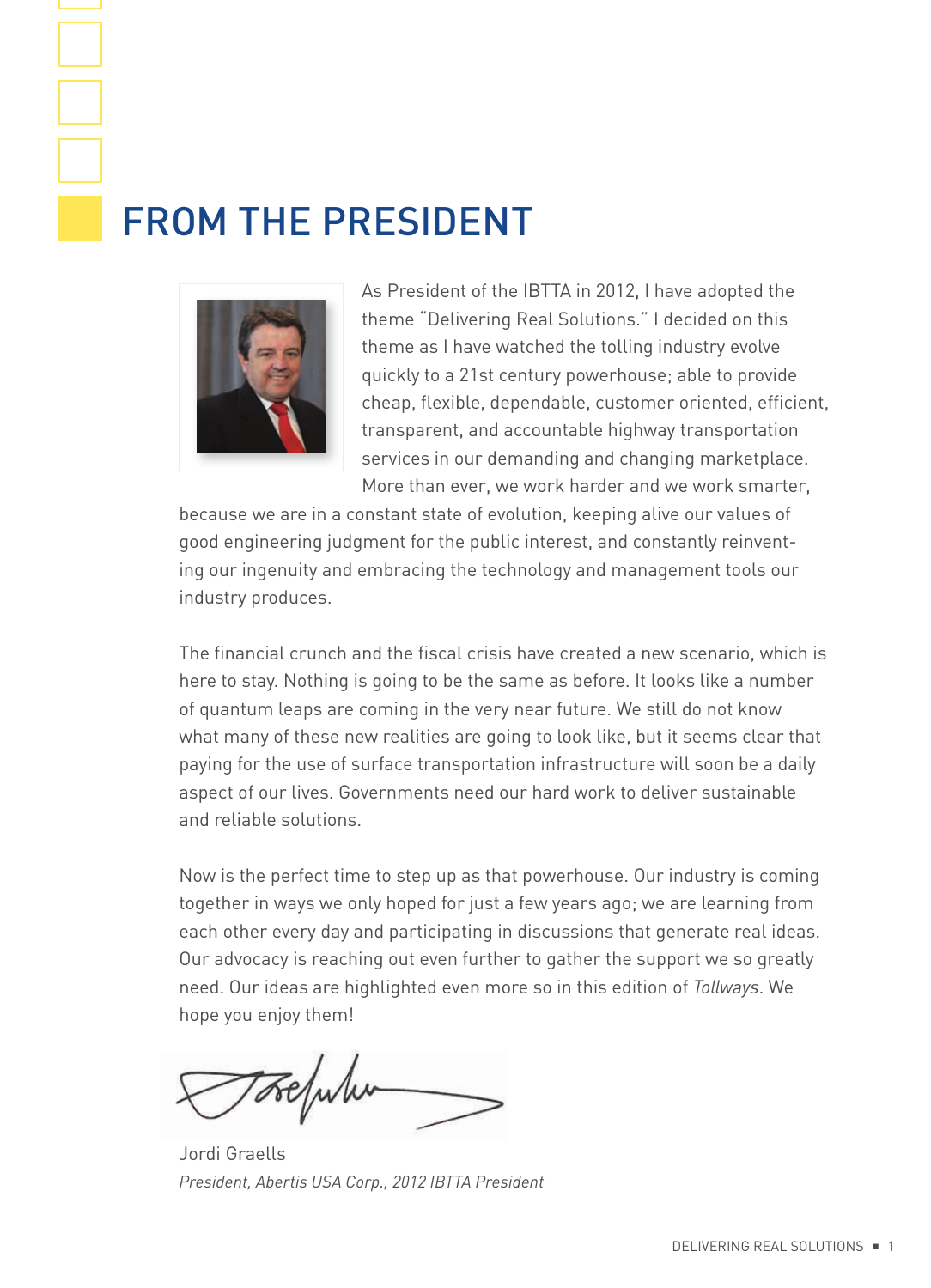## FROM THE EXECUTIVE DIRECTOR & CEO



This issue of *Tollways* is full of robust articles supporting the theme "Delivering Real Solutions." We explore important topics such as electronic tolling and Vehicle-Miles Traveled (VMT) Charging versus current fuel-based taxes. We'll then travel across the United States to explore how state infrastructure projects are flourishing, and how Public-Private Partnerships (P3s) in Europe can be a positive influence on

United States infrastructure policy. Finally, we get a look at what it takes to ensure successful infrastructure project delivery.

Bob Poole discusses why current infrastructure funding sources are inadequate in today's economy. He then goes on to highlight a three-tiered system for gaining public acceptance of VMT Charging.

Building on Poole's foundation, Bern Grush looks at the progress of VMT Charging in the United States through the lens of a popular management model that focuses on five critical components: Vision, Skills, Incentives, Resources, and a unique, viable Action Plan.

Gretchen Ivy examines the critical success factors that enabled the Missouri Department of Transportation (MoDOT) to receive approval to toll the I-70 under the Interstate System Reconstruction and Rehabilitation Pilot Program (ISRRPP).

Massoud Moradi, P.E., and Dr. Haitham Al-Deek, P.E., further explore the possibility of mileage-based user fees by comparing the current per gallon motor fuel taxes in Florida with a theoretical VMT Charging system.

Dr. James Weiss, Jerzy Smagoswki, and Nigel Lewis document the story of private sector participation in the development of the Polish A2 Toll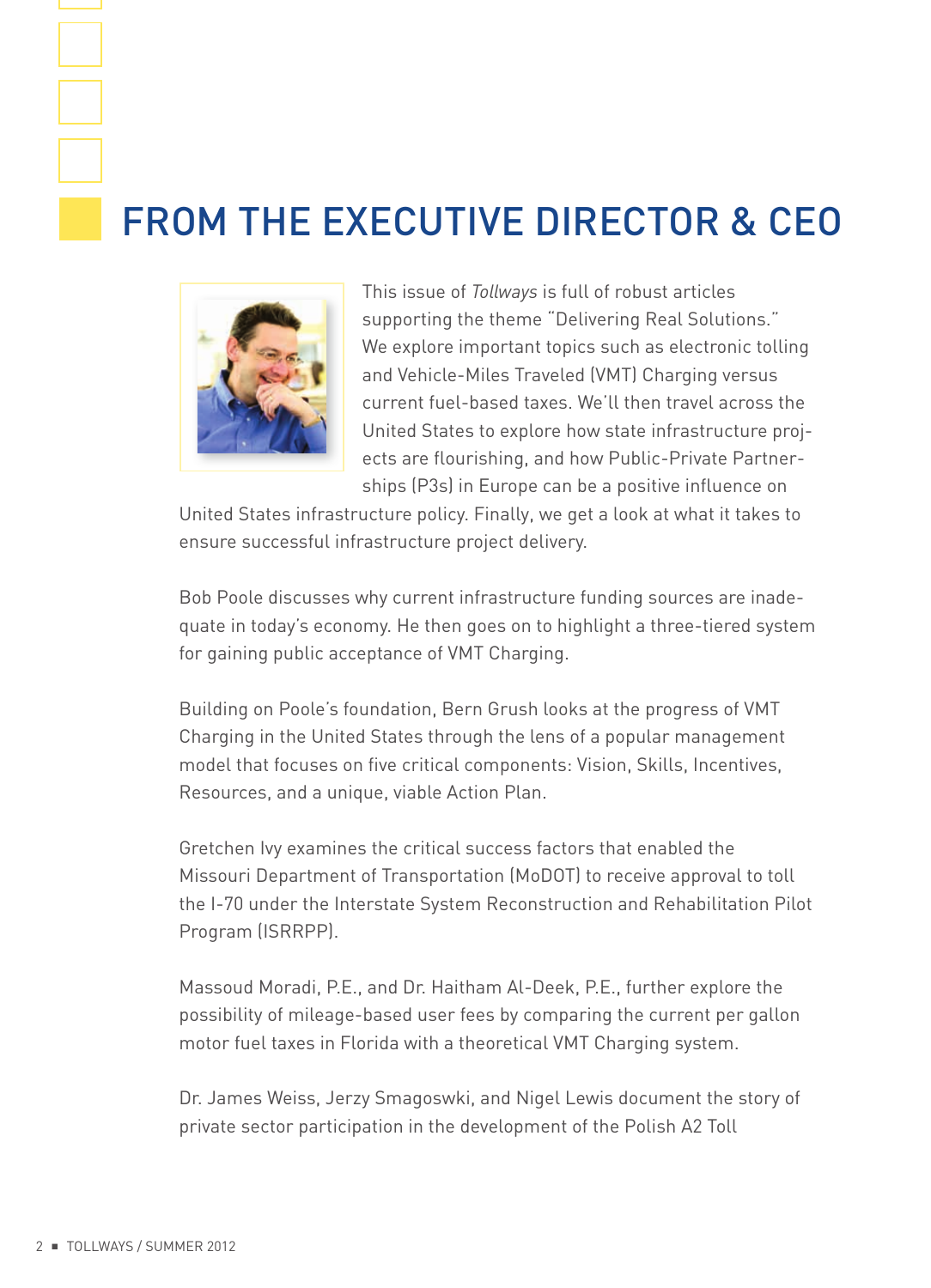Motorway in the corridor between Warsaw and Berlin. At the time of financial close in October 2000, it was one of the largest public-private partnership (PPP) infrastructure projects in Central and Eastern Europe.

Emanuela Stocchi describes EasyWay, the first European project on Intelligent Transportation Systems (ITS) aimed at defining and sustaining the use of the most up-to-date technologies applied to road transportation.

Fred Philipson explores the evolution of toll technologies around the world that are paving the way to All-Electronic Toll (AET) collection and Vehicle-Miles Traveled (VMT) fees.

Finally, IBTTA President Jordi Graells examines the market potential of converting roughly 10,000 miles of interstate highways into revenue generating, self-sustaining toll roads.

We hope you enjoy this collection of articles that further explore the possibility of "Delivering Real Solutions."

Patrick Jones *Executive Director & CEO, IBTTA, Washington, DC*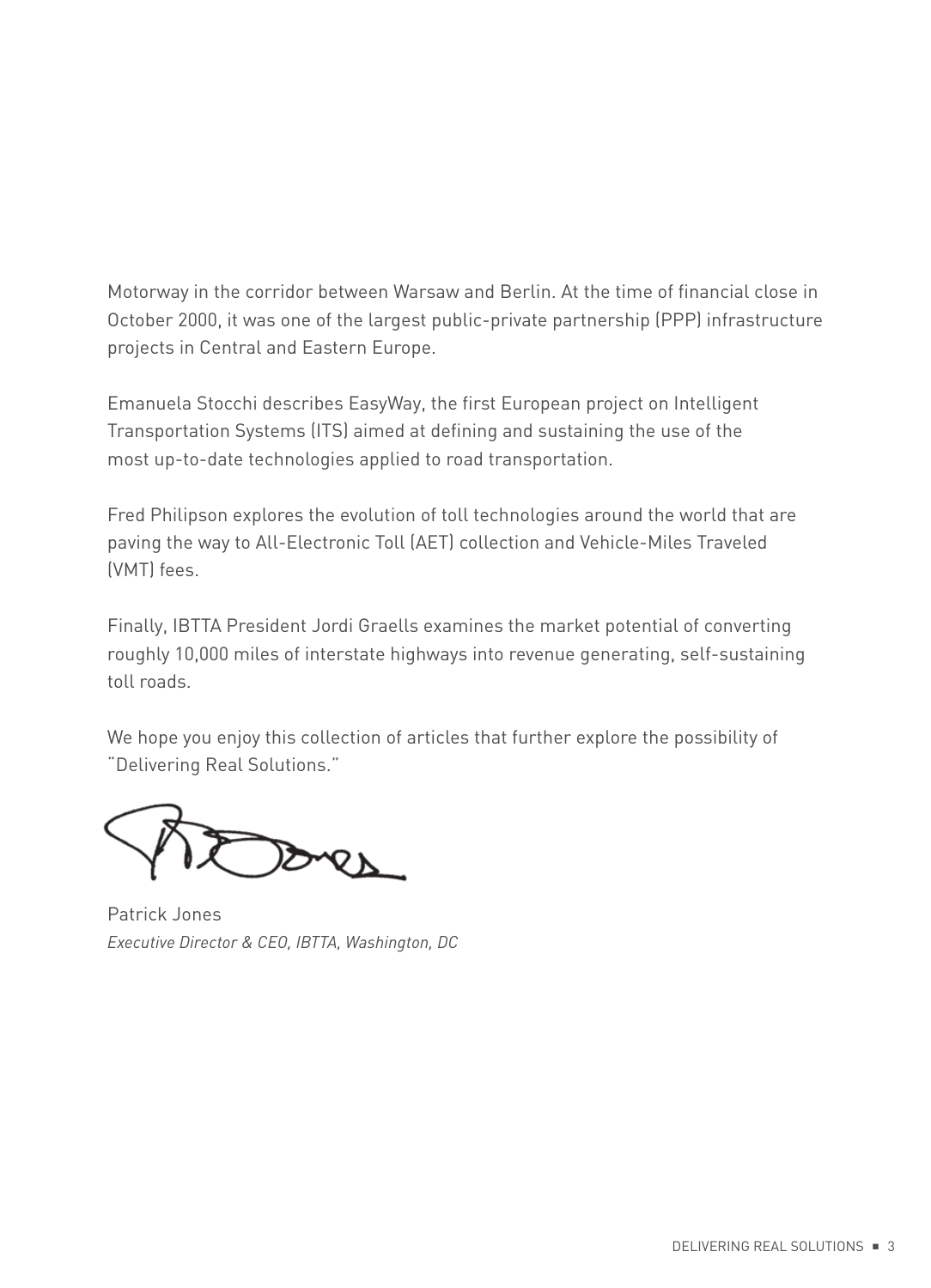# **TOLLWAYS**

*Tollways* strives to be a principal agendasetting publication for the transportation industry, providing a serious source of original thinking to advance the performance of organizations engaged in tolling and other direct user-fee financed transportation services and their leaders. *Tollways* is published by the International Bridge, Tunnel and Turnpike Association and distributed to its member company representatives. IBTTA also distributes copies to key public officials and policy makers.

### PuBlishing in tollways

Submitted articles are reviewed by members of the *Tollways* Editorial Advisory Board and other peer reviewers. Author guidelines are available at www.ibtta.org. For additional copies, permissions and reprints, please email wklayman@ibtta.org or call 202.659.4620.

*Tollways,* Volume 9, Number 1, is published by IBTTA. © 2012 IBTTA

Opinions expressed in *Tollways* articles are those of the authors. IBTTA does not endorse trademarked products mentioned in *Tollways;* their inclusion is solely at the discretion of the authors.

#### *TOLLWAYS* editorial advisory Board

Michael Ascher, P.E. Metropolitan Transportation Authority (Retired)

Thomas Bamonte, J.D. North Texas Tollway Authority

Terry Brechtel Alamo Regional Mobility Authority

Cedrick Fulton The Port Authority of New York & New Jersey

Joseph Giglio, Ph.D. Northeastern University

Nigel Lewis The Louis Berger Group

Timothy McGuckin OmniAir Consortium, Inc.

Jean Mesqui ASFA

Edward Regan CDM Smith

Jim Wilson, PMP TransCore, Inc.

Harold Worrall, P.E., Ph.D. Transportation Innovations, Inc.

George Zilocchi GeoPat Consulting LLC

#### **PUBLISHER**

Patrick Jones • piones@ibtta.org Executive Director & CEO, IBTTA

#### editorial, creative and content directors

Neil Gray • neilgray@ibtta.org Director of Government Affairs, IBTTA

Wanda Klayman • wklayman@ibtta.org Deputy Executive Director, IBTTA

Sarah Shields • sshields@ibtta.org Content Writer, IBTTA

#### **DESIGN**

Pages Marketing & Design www.pagesmarkdesign.com